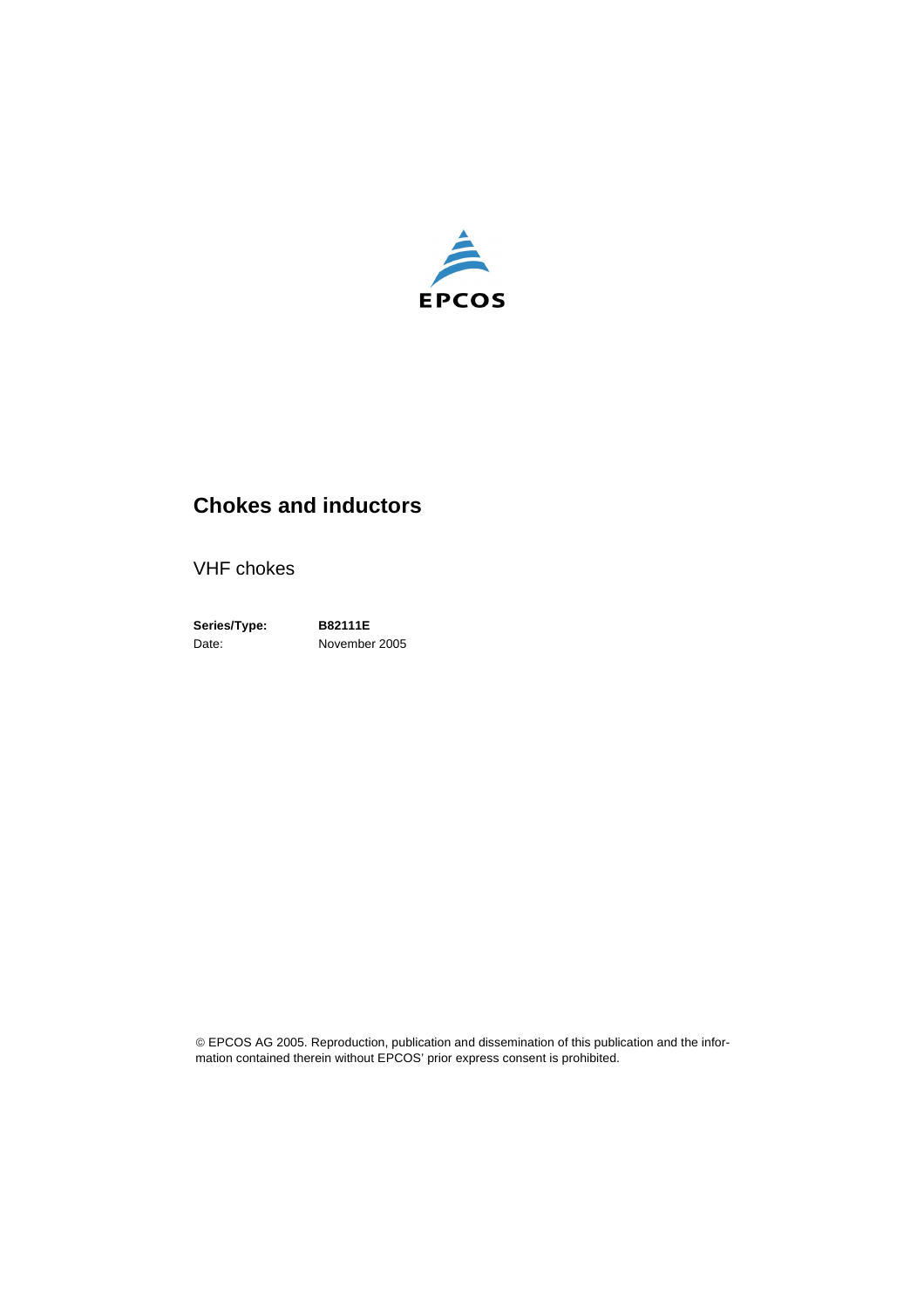# **EPCOS**

## **VHF chokes**

**Ferrite core**

#### **Rated voltage 500 VAC/DC Rated current 0.1 to 6 A Rated inductance 7 to 1200 H**

#### **Construction**

- Ferrite cylinder core
- Winding: single-layer, enamel copper wire
- Polvester insulating sleeve

#### **Features**

- High resonant frequency
- Wide inductance range
- RoHS-compatible<sup>1)</sup>

#### **Applications**

- RF blocking and filtering
- Interference suppression in small appliances
- Decoupling in telecommunications and entertainment electronics

#### **Marking**

 $L_R$  and  $I_R$  in clear text

#### **Delivery mode**

Taped and reeled For details on packing and packing units [see page 5](#page-4-0).

#### **Dimensional drawing**





1) RoHS-compatible is defined as compatible with the following documents:





#### **B82111E**

DIRECTIVE 2002/95/EC OF THE EUROPEAN PARLIAMENT AND OF THE COUNCIL of 13 February 2003 on the restriction of the use of certain hazardous substances in electrical and electronic equipment COM (2004) 606 final Proposal for a COUNCIL DECISION amending Directive 2002/95/EC of the European Parliament and of the Council for the purposes of establishing the maximum concentration values for certain hazardous substances in electrical and electronic equipment.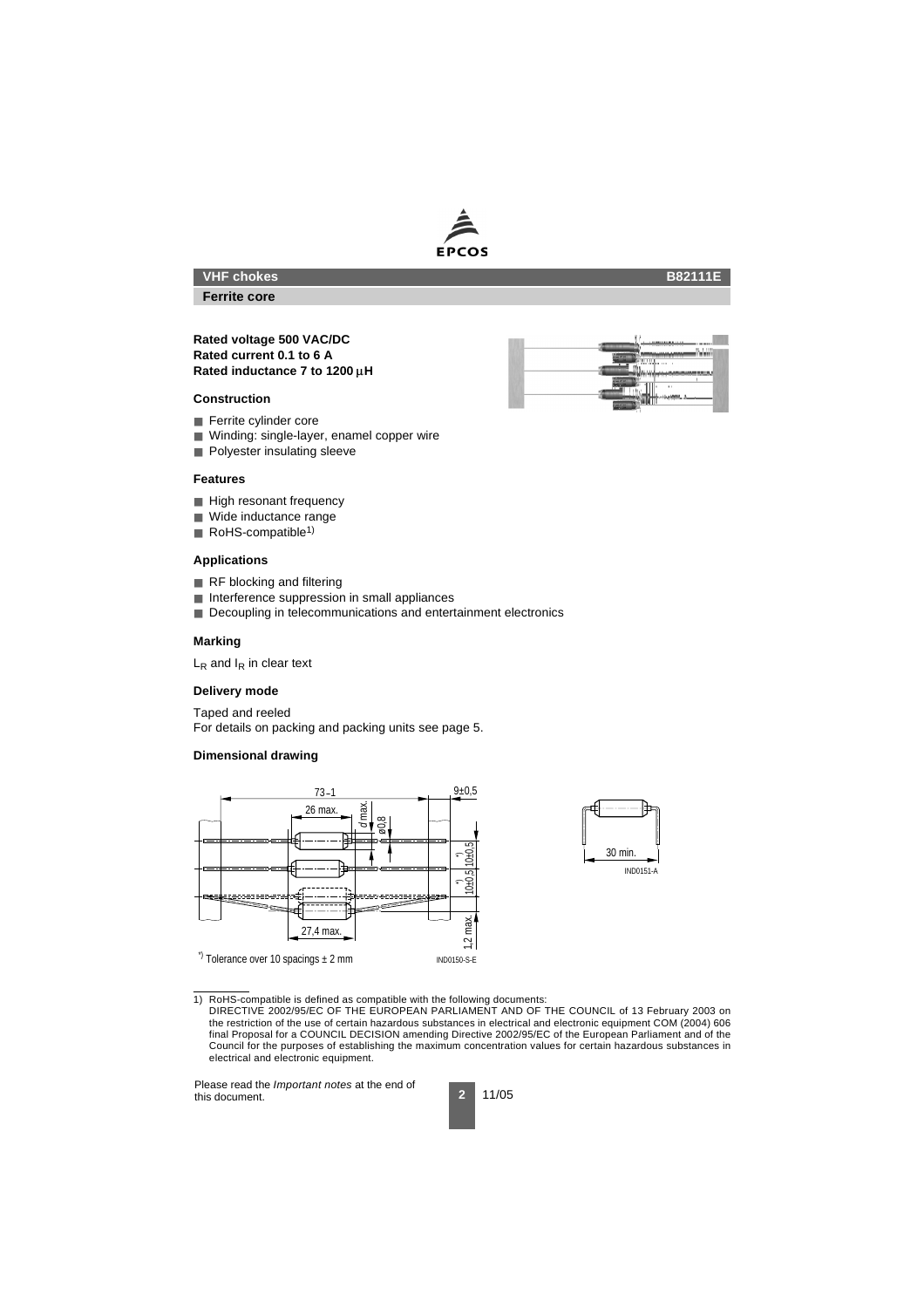

# **VHF chokes** B82111E

**Ferrite core**

#### **General technical data**

| Test voltage V <sub>test</sub>     | 2500 VAC, 1 min                                                                                                                                                                                          |  |  |  |
|------------------------------------|----------------------------------------------------------------------------------------------------------------------------------------------------------------------------------------------------------|--|--|--|
| Rated inductance $L_{\rm R}$       | Measuring frequency: $L \le 10 \mu H$<br>1 MHz<br>$10 \mu H < L \le 1000 \mu H = 100 \text{ kHz}$<br>$L > 1000 \mu H$<br>$= 10$ kHz                                                                      |  |  |  |
| Inductance tolerance               | ±20%                                                                                                                                                                                                     |  |  |  |
| Rated current $I_R$                | Referred to 60 °C ambient temperature,<br>for derating see below                                                                                                                                         |  |  |  |
| Inductance decrease $\Delta L/L_0$ | $\leq$ 10% (referred to initial value)<br>at DC load $I_R$ at 20 °C                                                                                                                                      |  |  |  |
| DC resistance $R_{\text{typ}}$     | Typical value, measured at 20 °C ambient temperature                                                                                                                                                     |  |  |  |
| Resonance frequency fres, min      | Typical value, measured with Scalar Network Analyzer<br>ZAS from Rohde & Schwarz                                                                                                                         |  |  |  |
| Climatic category (IEC 60068-1)    | 55/125/56 (-55 $\degree$ C/+125 $\degree$ C/56 days damp heat test)                                                                                                                                      |  |  |  |
| Mounting information               | When bending the leads, take care that the bending<br>point is at least 3 mm apart from the face ends of the<br>core and that the start-of-winding-areas are not subject-<br>ed to any mechanical stress |  |  |  |

## **Characteristics and ordering codes**

| $I_R$ | $L_R$ | $R_{typ}$ | $f_{res}$  | Approx.<br>weight | <b>Dimensions</b><br>$d_{\text{max}}$ | Ordering code   |
|-------|-------|-----------|------------|-------------------|---------------------------------------|-----------------|
| A     | μH    | Ω         | <b>MHz</b> | g                 | mm                                    |                 |
| 0.1   | 1200  | 34        | 16         | 2.2               | 6.0                                   | B82111E0000C029 |
| 0.2   | 680   | 14        | 19         | 2.2               | 6.0                                   | B82111E0000C028 |
| 0.3   | 470   | 6.5       | 25         | 2.3               | 6.0                                   | B82111E0000C027 |
| 0.5   | 220   | 2.6       | 32         | 2.3               | 6.5                                   | B82111E0000C026 |
| 1     | 100   | 0.65      | 55         | 2.5               | 6.5                                   | B82111E0000C025 |
| 1.5   | 56    | 0.30      | 70         | 2.7               | 6.5                                   | B82111E0000C024 |
| 2     | 40    | 0.18      | 90         | 3.0               | 7.0                                   | B82111E0000C023 |
| 3     | 22    | 0.07      | 110        | 3.3               | 7.0                                   | B82111E0000C022 |
| 4     | 12    | 0.04      | 140        | 3.5               | 7.5                                   | B82111E0000C021 |
| 6     | 7     | 0.02      | 180        | 3.6               | 7.5                                   | B82111E0000C020 |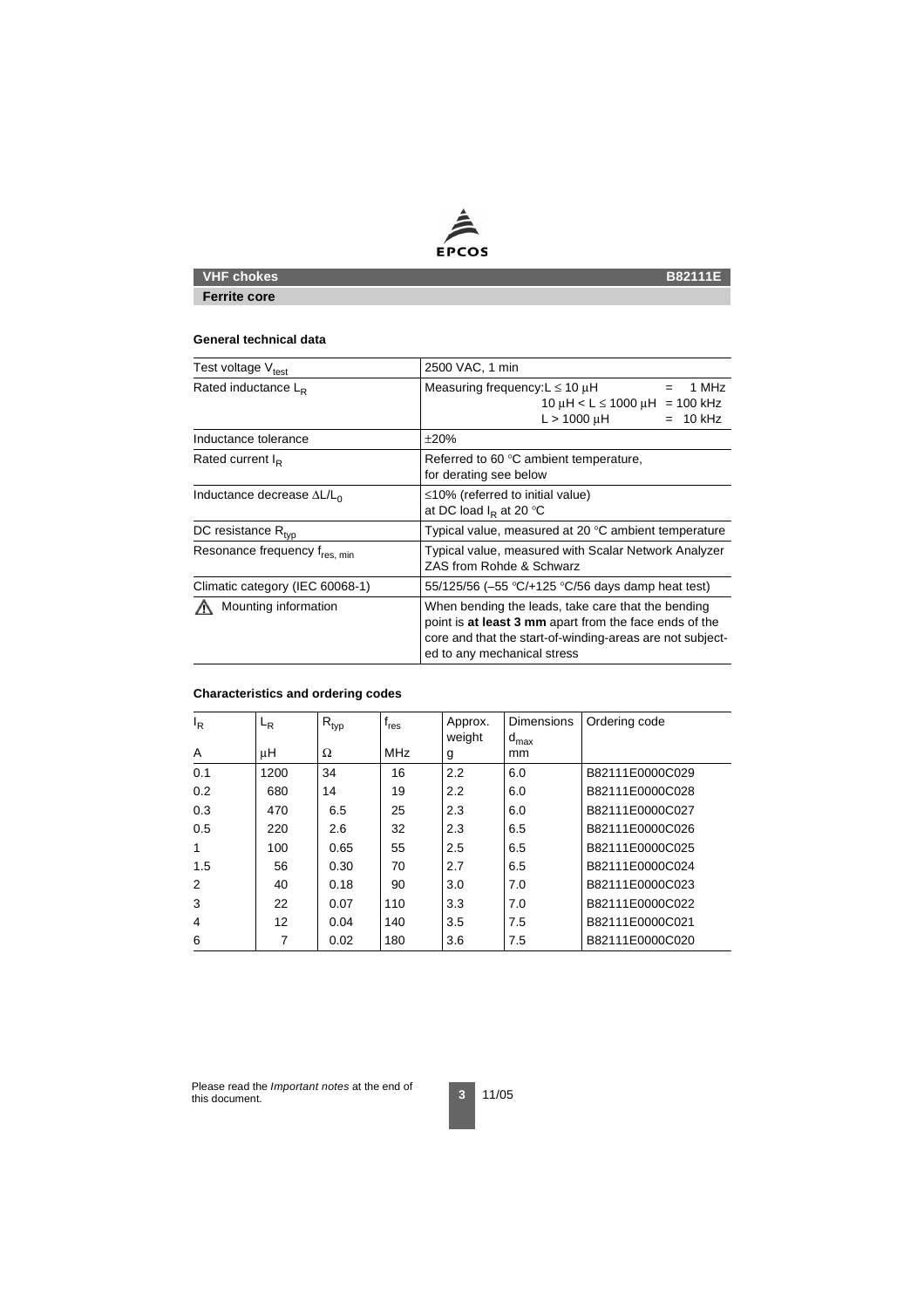

# **VHF chokes**

**Ferrite core**

#### **Current derating Iop/IR versus ambient temperature TA**

(rated temperature  $T_R = 60 °C$ )



#### **Impedance |Z|versus frequency f**

(typical values)

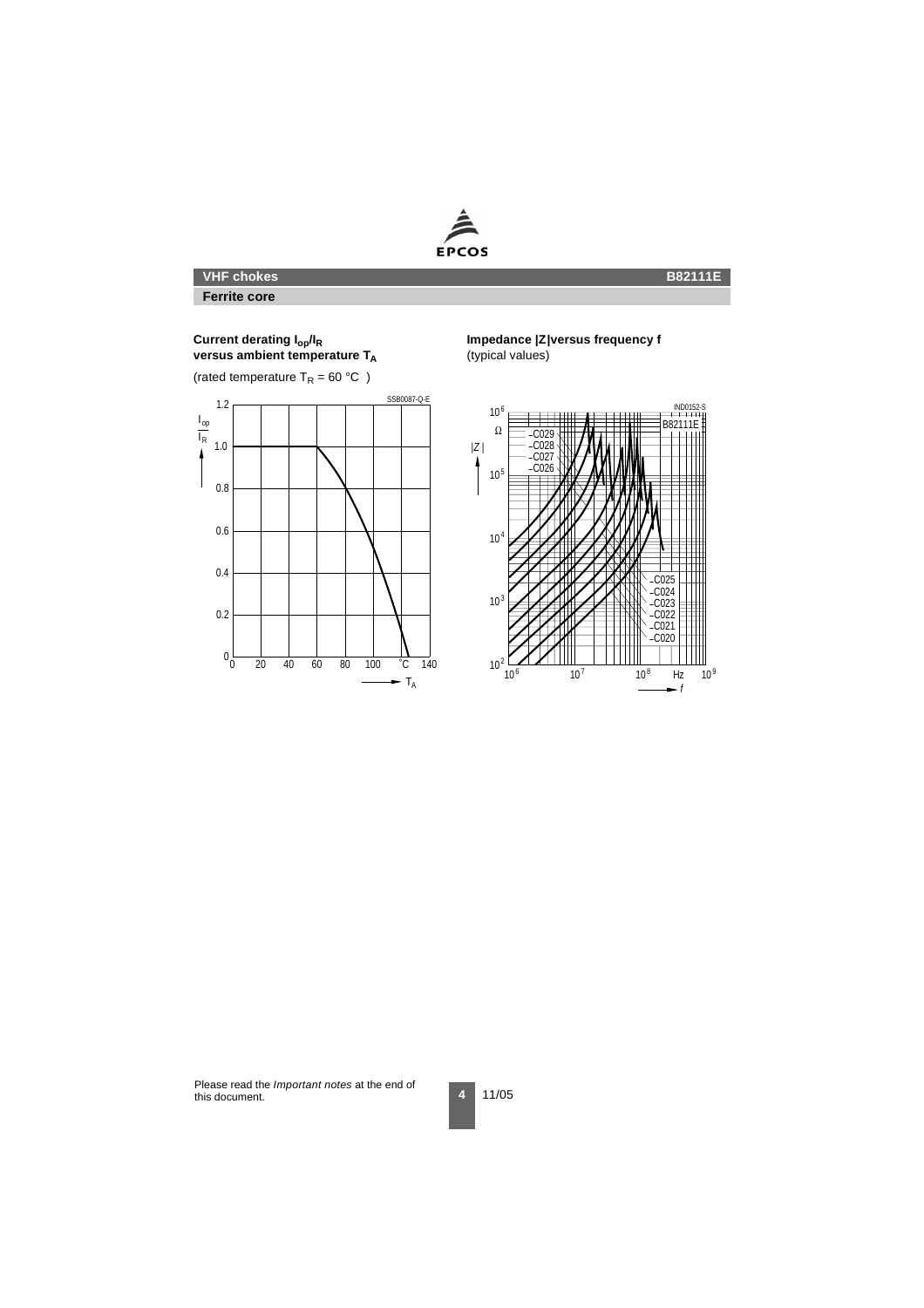

# **VHF chokes** B82111E

#### **Ferrite core**

#### <span id="page-4-0"></span>**Packing**

Reel packing for B82111E\*C020, C029



Reel packing for B82111E\*C21 ... C028



**Packing units:** 1000 pcs./reel